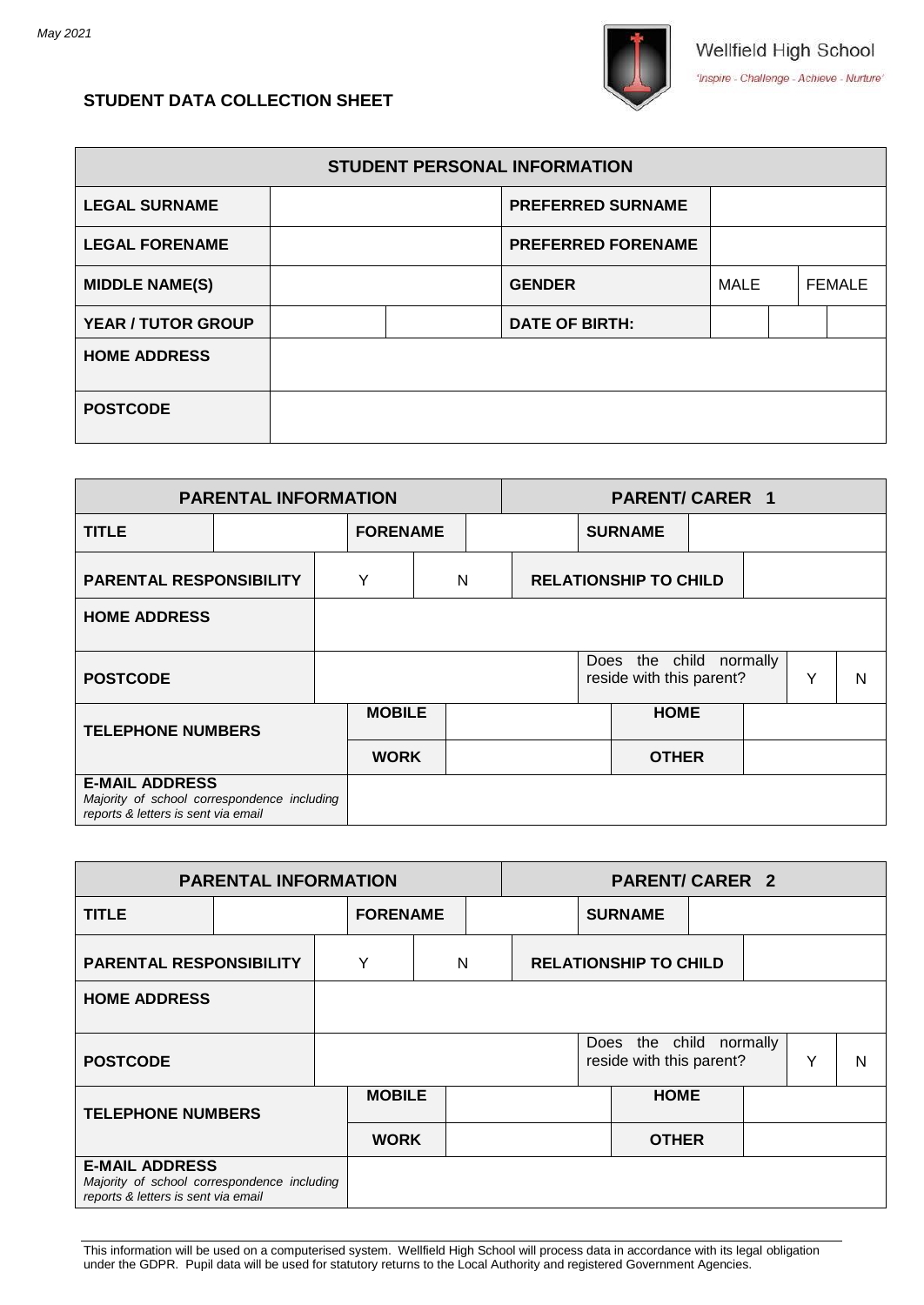|                                                                                                             | If there is any other person who can be deemed a 'parent' (eg. step parent, or parent's partner) if so please<br>provide their details below, indicating if they have 'parental responsibility' as defined by family law. |   |   |                             |  |  |                |                                                     |  |                |   |
|-------------------------------------------------------------------------------------------------------------|---------------------------------------------------------------------------------------------------------------------------------------------------------------------------------------------------------------------------|---|---|-----------------------------|--|--|----------------|-----------------------------------------------------|--|----------------|---|
| <b>TITLE</b>                                                                                                |                                                                                                                                                                                                                           |   |   | <b>FORENAME</b>             |  |  | <b>SURNAME</b> |                                                     |  |                |   |
| <b>RELATIONSHIP TO CHILD</b>                                                                                |                                                                                                                                                                                                                           |   |   |                             |  |  |                | <b>CONTACT PRIORITY</b>                             |  | $\overline{2}$ | 3 |
| <b>PARENTAL</b><br><b>RESPONSIBILTY</b><br>(Legally assigned)                                               |                                                                                                                                                                                                                           | Y | N | If YES please give details: |  |  |                |                                                     |  |                |   |
| <b>HOME ADDRESS</b>                                                                                         |                                                                                                                                                                                                                           |   |   |                             |  |  |                |                                                     |  |                |   |
| <b>POSTCODE</b>                                                                                             |                                                                                                                                                                                                                           |   |   |                             |  |  |                | Does the child normally<br>reside with this parent? |  | Y              | N |
|                                                                                                             |                                                                                                                                                                                                                           |   |   | <b>MOBILE</b>               |  |  |                | <b>HOME</b>                                         |  |                |   |
| <b>TELEPHONE NUMBERS</b>                                                                                    |                                                                                                                                                                                                                           |   |   | <b>WORK</b>                 |  |  |                | <b>OTHER</b>                                        |  |                |   |
| <b>E-MAIL ADDRESS</b><br>Majority of school correspondence including<br>reports & letters is sent via email |                                                                                                                                                                                                                           |   |   |                             |  |  |                |                                                     |  |                |   |

| <b>FAMILY LINKS</b>                                    |  |                                         |  |   |  |  |  |  |
|--------------------------------------------------------|--|-----------------------------------------|--|---|--|--|--|--|
| <b>SIBLING NAME AT</b><br><b>WELLFIELD HIGH SCHOOL</b> |  | <b>LIVING AT SAME</b><br><b>ADDRESS</b> |  | N |  |  |  |  |

## **ADDITIONAL CONTACT INFORMATION**

Please provide any additional contact details. Priority 1 & 2 (Parents) will always be contacted in the first instance.

| <b>TITLE</b>  |                              | <b>FORENAME</b> |             | <b>SURNAME</b> |              |  |
|---------------|------------------------------|-----------------|-------------|----------------|--------------|--|
| <b>MOBILE</b> |                              |                 | <b>HOME</b> |                | <b>OTHER</b> |  |
|               | <b>RELATIONSHIP TO CHILD</b> |                 |             |                |              |  |

| <b>TITLE</b>  |                              | <b>FORENAME</b> |             | <b>SURNAME</b> |              |  |
|---------------|------------------------------|-----------------|-------------|----------------|--------------|--|
| <b>MOBILE</b> |                              |                 | <b>HOME</b> |                | <b>OTHER</b> |  |
|               | <b>RELATIONSHIP TO CHILD</b> |                 |             |                |              |  |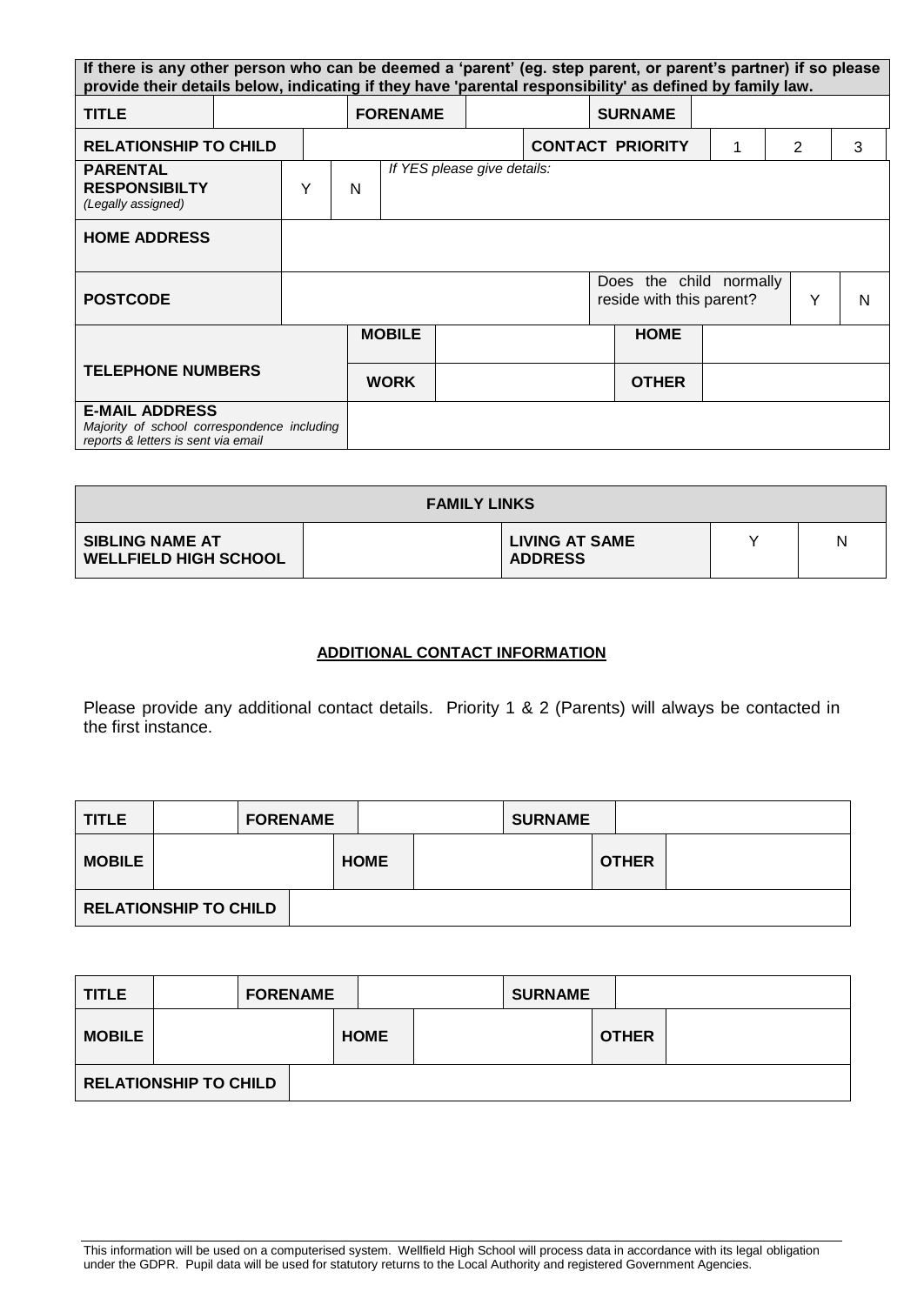|                                                                                                                                                                   | <b>MEDICAL INFORMATION</b> |  |   |                |   |   |                                 |                |  |  |
|-------------------------------------------------------------------------------------------------------------------------------------------------------------------|----------------------------|--|---|----------------|---|---|---------------------------------|----------------|--|--|
| <b>MEDICAL PRACTICE</b>                                                                                                                                           |                            |  |   |                |   |   |                                 |                |  |  |
| <b>ADDRESS</b>                                                                                                                                                    |                            |  |   |                |   |   |                                 |                |  |  |
| <b>TELEPHONE</b>                                                                                                                                                  |                            |  |   |                |   |   |                                 |                |  |  |
| <b>MEDICAL CONDITIONS</b>                                                                                                                                         |                            |  |   |                |   |   |                                 |                |  |  |
| (Allergies, Asthma, Epilepsy,<br>Diabetes)                                                                                                                        |                            |  |   |                |   |   |                                 |                |  |  |
| <b>Please add additional</b><br>information                                                                                                                       |                            |  |   |                |   |   |                                 |                |  |  |
| ie: Inhaler, Epipen                                                                                                                                               |                            |  |   |                |   |   |                                 |                |  |  |
| Has your child been immunised against the following diseases?                                                                                                     |                            |  |   |                |   |   |                                 |                |  |  |
| <b>Poliomyelitis</b>                                                                                                                                              | Υ                          |  | N | <b>Tetanus</b> |   | Y | N                               | Date if known: |  |  |
| Is your child taking any regular medication?<br>Y                                                                                                                 |                            |  |   |                | N |   | If YES, please provide details: |                |  |  |
| If medication is to be administered during the school day please complete<br>the 'Parental Agreement For School To Administer Prescribed Medicine<br>consent form |                            |  |   |                |   |   |                                 |                |  |  |

| <b>DIETARY REQUIREMENTS</b>                                                |                    |   |                                               |             |   |  |  |  |
|----------------------------------------------------------------------------|--------------------|---|-----------------------------------------------|-------------|---|--|--|--|
| Any DIETARY REQUIREMENTS<br>Include any food allergies                     |                    |   |                                               |             |   |  |  |  |
| <b>MEAL ARRANGEMENTS</b>                                                   | <b>SCHOOL MEAL</b> |   | <b>PACKED LUNCH</b>                           | <b>HOME</b> |   |  |  |  |
| <b>ELIGIBLE FOR FREE</b><br><b>SCHOOL MEALS</b>                            | Υ                  | N | Have you received FSM<br>in the last 5 Years? |             | N |  |  |  |
| For Information regarding Free School Meals, please contact (01772) 531809 |                    |   |                                               |             |   |  |  |  |

| <b>ETHNICITY</b>      |  |                                |  |  |  |  |  |  |
|-----------------------|--|--------------------------------|--|--|--|--|--|--|
| <b>ETHNICITY</b>      |  | <b>RELIGION</b>                |  |  |  |  |  |  |
| ie. White British     |  |                                |  |  |  |  |  |  |
| <b>Home Language</b>  |  | <b>Country of Birth</b>        |  |  |  |  |  |  |
| <b>First Language</b> |  | <b>Nationality on Passport</b> |  |  |  |  |  |  |

 $\mathsf{l}$ 

| <b>MODE OF TRAVEL</b> |                     |                |  |  |  |  |  |
|-----------------------|---------------------|----------------|--|--|--|--|--|
| <b>WALK</b>           | <b>CAR</b>          | <b>BICYCLE</b> |  |  |  |  |  |
| <b>BUS</b>            | <b>BUS DETAILS:</b> |                |  |  |  |  |  |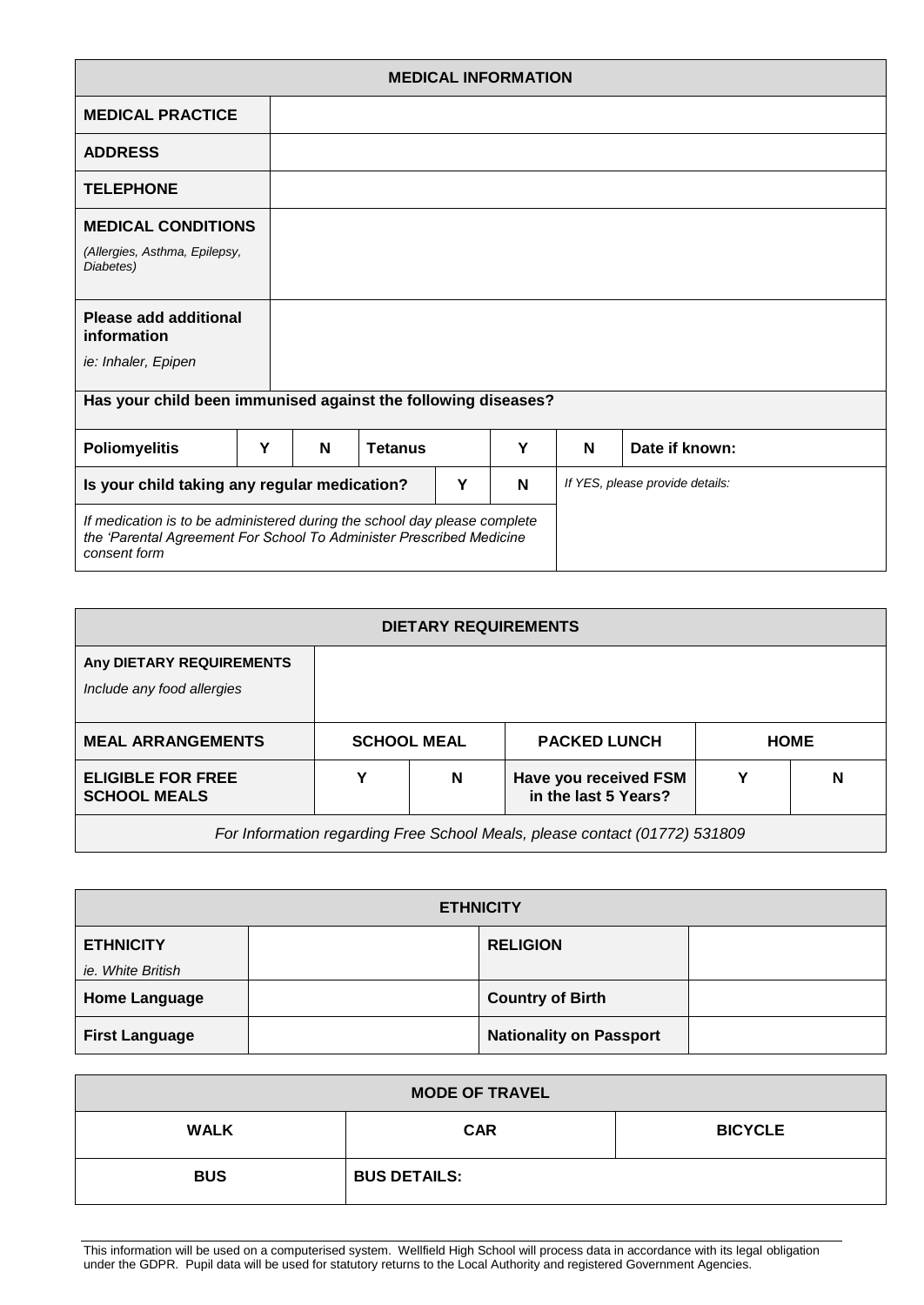### **SPECIAL EDUCATIONAL NEEDS**

**Please provide further details.**

| <b>SERVICE CHILDREN IN EDUCATION</b>                          |  |   |  |  |  |  |  |  |  |
|---------------------------------------------------------------|--|---|--|--|--|--|--|--|--|
| Please indicate if your child is a Service Child in Education |  | N |  |  |  |  |  |  |  |
| If yes, please give details.                                  |  |   |  |  |  |  |  |  |  |
|                                                               |  |   |  |  |  |  |  |  |  |
|                                                               |  |   |  |  |  |  |  |  |  |

| <b>CHILDREN ADOPTED FROM CARE OR WHO HAVE LEFT CARE</b>                                                                     |  |   |  |
|-----------------------------------------------------------------------------------------------------------------------------|--|---|--|
| Please indicate if your child has ever been looked after, for at<br>least one day, by a local authority in England & Wales. |  | N |  |
| If yes, please give details.                                                                                                |  |   |  |

| <b>PREVIOUS SCHOOL</b> |  |  |
|------------------------|--|--|
| <b>SCHOOL</b>          |  |  |
| <b>ADDRESS</b>         |  |  |
| <b>TELEPHONE</b>       |  |  |

| <b>ANY OTHER COMMENTS</b> |  |
|---------------------------|--|
|                           |  |
|                           |  |
|                           |  |
|                           |  |
|                           |  |

This information will be used on a computerised system. Wellfield High School will process data in accordance with its legal obligation under the GDPR. Pupil data will be used for statutory returns to the Local Authority and registered Government Agencies.